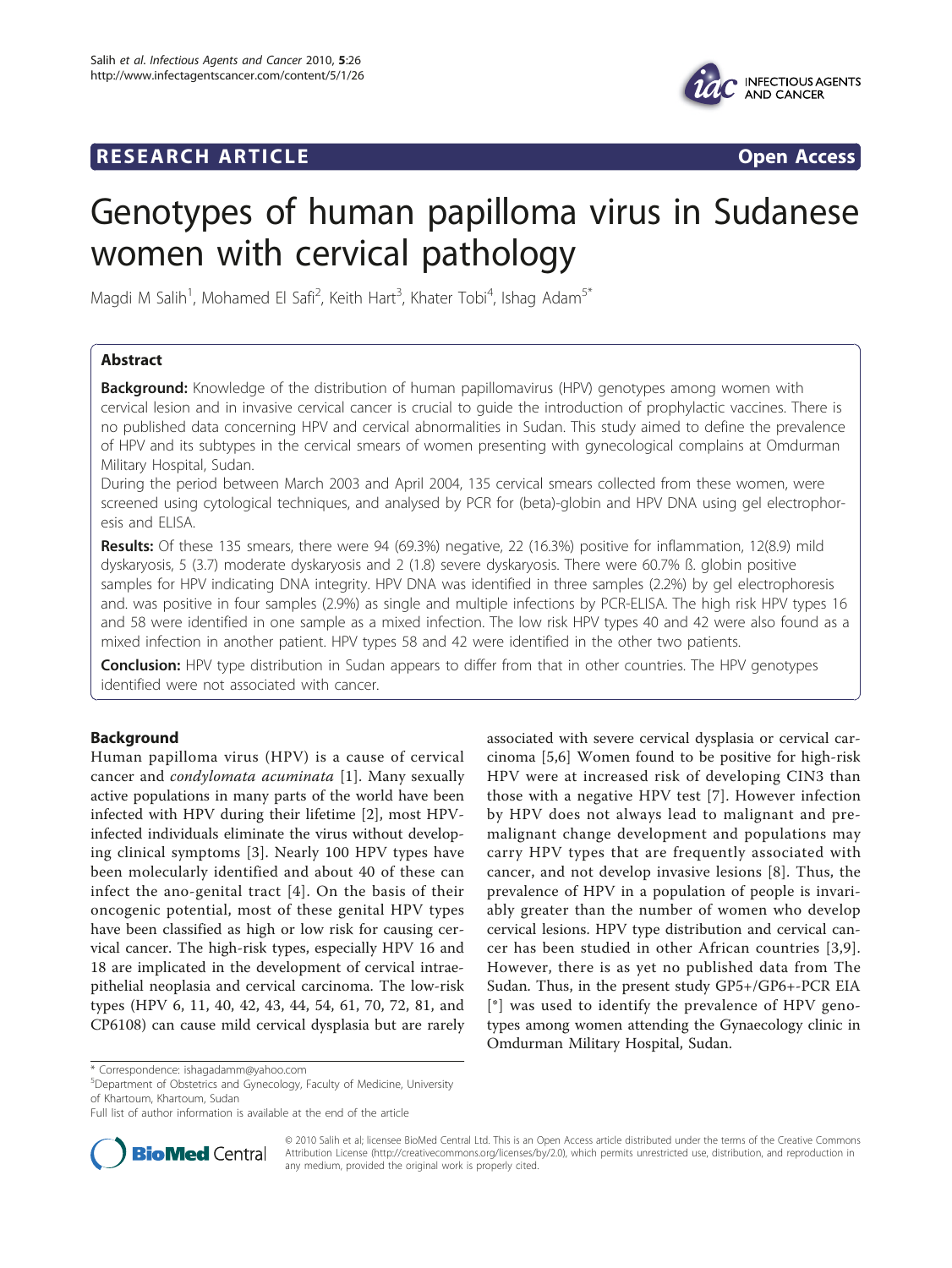# Methods

During the period of February 2003 through May 2004, a cross-sectional study was conducted among, women presenting to the gynecological clinic with symptoms of vaginal discharge, inter-menstrual bleeding, and postcoital bleeding were approached to participate in the study. After informed consent, questionnaires were conducted to gather socio-demographic, medical and gynecological characteristics. Then cervical smears were collected using the standard Szalay cyto-spatula. Cells were initially used to prepare a Pap smear and the remaining cells on the spatula were eluted in Tris HCl buffer PH 8.0. A cell pellet was obtained by centrifugation, re-suspended in 2 ml Tris HCl buffer pH 8.0 and frozen at -20°C until HPV analysis using PCR-EIA in Cardiff, United Kingdom. Cytology and HPV DNA detection Pap smears were prepared with Papanicolaou stain, screened by cyto -screener and positive results revised and confirmed. To target DNA, samples were pre-screened by polymerase chain reaction (PCR) using ß-globin specific primers as described previously [[10](#page-2-0)]. Human papilloma virus infections were analyzed by general primer GP5+/6+ mediated PCR enzyme immunoassay (EIA) as described by Jacobs et al [[10\]](#page-2-0) that its used to detect a broad spectrum of human papilloma virus (HPV) genotypes including the high-risk groups (HPV-16,18,31,33,35,39,45,51,52,56,58,59,66, 68 and 73) and low risk groups (HPV-6,11,40,42,43 and 44). Moreover, amplification products were analyzed for individual HPV subtypes.

## Results

The mean age of the women was 33.18 years (range 17- 60 years). Cervical smears had normal cytology in 94 (69.6%) out of 135 patients. The rest of the patients had 22(16.3) inflammatory changes 12(8.9) mild dyskaryosis, 5 (3.6) moderate dyskaryosis and 2 (1.5) severe dyskaryosis. Human DNA was detected in 82 (60.7%) out of 135 samples using ß globin PCR. Three samples (2.3%) were positive for HPV DNA as determined by gel electrophoresis; however these samples were not reactive with ELISA for HR and LR groups, suggesting novel HPV subtypes. The cytological findings of these two samples were reported as moderate dyskaryosis and severe dyskaryosis. Nine samples had a reactive result with HPV DNA using ELISA method. Three samples showed reactive result with HPV 58, these were found in samples that were reported as moderate dyskaryosis and one with mild dyskaryosis. Another two samples showed reactive result with HPV types 16 and 42, the cytological result of these were, inflammation and normal cytology respectively. The other four samples were reactive with ELISA and gel electrophoresis for HPV DNA.

|                |  | Table 1 cervical pathology and HPV prevalence in |  |
|----------------|--|--------------------------------------------------|--|
| Sudanese women |  |                                                  |  |

| <b>Cytology Result</b>  | <b>HPV DNA HR</b> |                          | <b>HPV DNA LR</b> | Total           |           |
|-------------------------|-------------------|--------------------------|-------------------|-----------------|-----------|
|                         | <b>Positive</b>   | <b>Negative Positive</b> |                   | <b>Negative</b> |           |
| Negative                | $0(00\%)$         | 94(100%)                 | $3(3.2\%)$        | 91(96.8%)       | 94(69.3%) |
| Inflammation            | $1(4.5\%)$        | 21(95.5%)                | $0(00\%)$         | 22(100%)        | 22 (16.3) |
| Mild dyskaryosis        | $1(8.4\%)$        | 11 (91.6)                | $0(00\%)$         | 12(100%)        | 12(8.9)   |
| Moderate<br>dyskaryosis | (80%)<br>4        | (20%)<br>L               | $0(00\%)$         | 5 (100%)        | 5(3.7)    |
| Severe<br>dyskaryosis   | $0(00\%)$         | 2(100%)                  | $0(00\%)$         | 2(100%)         | 2(1.8)    |
| Total                   | 6                 | 129                      | ς                 | 132             | 135       |

Key HR (High risk types), LR (Low risk types)

Those patients showed infection with general high risk (HR) cocktails group and general low risk (LR) cocktails group, table 1. After the sub typing of these two groups, two mixed (low and high risk group) infections were found. Type 16 and 58 were identified in one sample that is reported cytologically as moderate dyskaryosis, and type 40 and 42 in another single sample with negative cytological result. The most common high risk infection in our study group was type 58. And in the low risk the most common was type 42, Table 2.

# **Discussion**

This is the first study we are aware of investigating HPV infection among Sudanese women and one of the few studies that used the PCR-EIA technique (general primer (GP5+/GP6+) and ELISA) in Sub-Saharan Africa. Previously Ibrahim and his colleagues failed to isolate HPV DNA in a small number of oral cancer tissue samples using classical PCR techniques in Sudanese patients [[11\]](#page-2-0). GP5+/bio-GP6+ PCR-EIA was the method used in

|  |  |  | Table 2 Cervical pathology and HPV genotypes |  |  |  |
|--|--|--|----------------------------------------------|--|--|--|
|--|--|--|----------------------------------------------|--|--|--|

| <b>HPV Types</b> |                             | Negative Infection mild Moderate Severe Total |               |    |
|------------------|-----------------------------|-----------------------------------------------|---------------|----|
|                  |                             | Infection with single HPV                     |               |    |
| <b>HPV 58</b>    |                             |                                               |               |    |
| <b>HPV 16</b>    |                             |                                               |               |    |
| <b>HPV 58</b>    |                             |                                               | $\mathcal{P}$ |    |
| HPV 42           |                             |                                               |               |    |
|                  | Infection with mixed HPV    |                                               |               |    |
| <b>HPV 16</b>    |                             |                                               |               |    |
| <b>HPV 58</b>    |                             |                                               |               |    |
| HPV 40           |                             |                                               |               |    |
| HPV 42           |                             |                                               |               |    |
|                  | HPV DNA identified with Gel |                                               |               |    |
| <b>HPV X</b>     | 2                           | 3                                             |               |    |
| Total            | ξ                           | 6                                             |               | 12 |

Cytological results/HPV Genotypes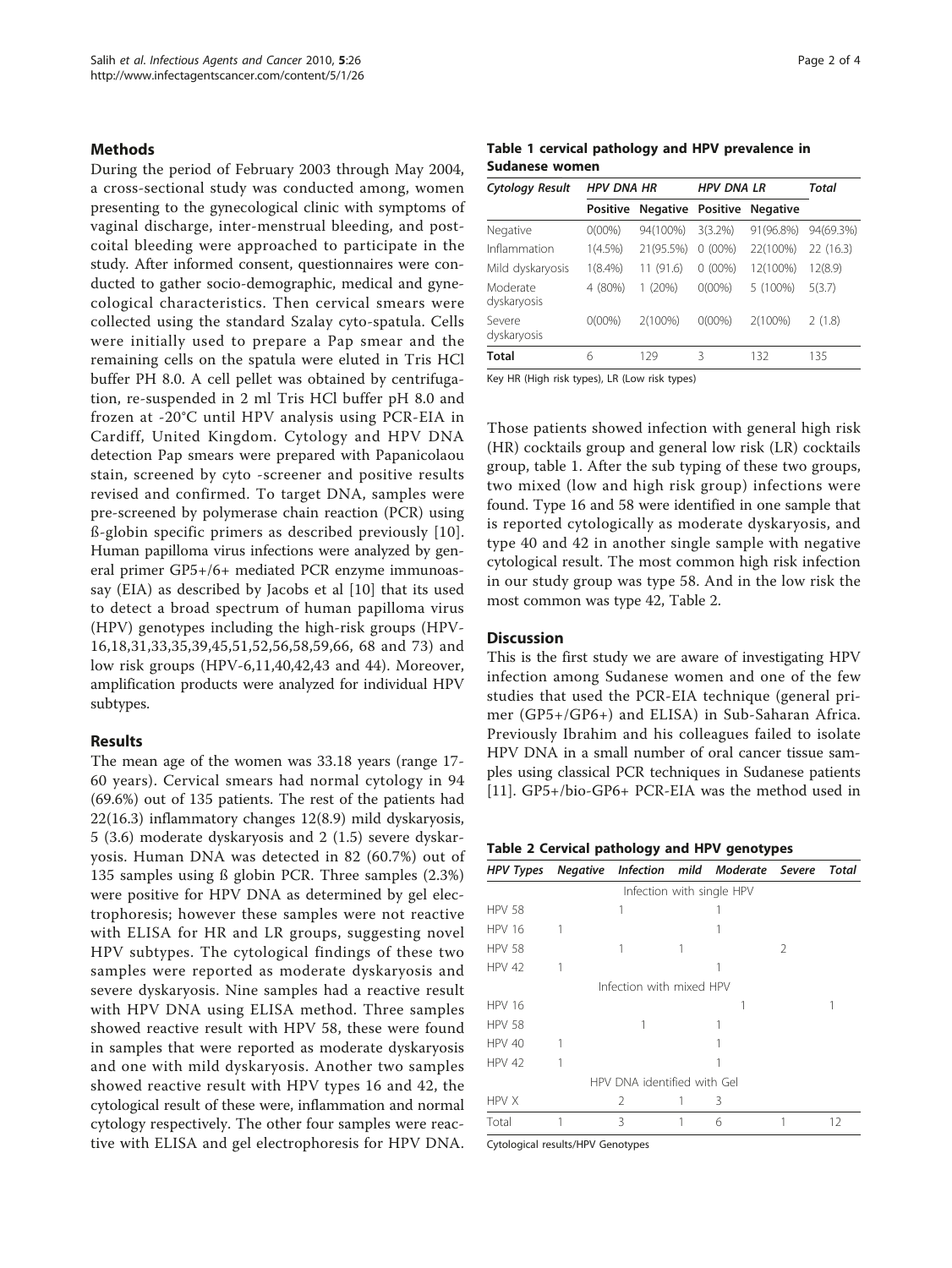<span id="page-2-0"></span>the current study, which has a high sensitivity and specificity for HPV/HPV type detection. In this study, 60.7% of samples were ß globin positive, and the rest were non reactive. Perhaps the cold chain was interrupted somewhere during samples transfer. Only three samples were classified as HPV X that is HPV/DNA positive with gel electrophoresis and genotype negative with ELISA. There may be some unidentified HPV types or the types of HPV are not within the probe cocktail of the 15 high risks or the 6 low risk group. A similar result was obtained in other African countries e.g. Mozambique [12] in which HPV specific types could not be identified in 19% of the HPV positive cases; they related this failure to the limited number of HPV specific probes used. In Uganda a similar result was obtained where they identified and sequenced one other variant of HPV 16 called HPV 16 AF1 sequence [13].

HPV 58 was the most common type in the current study. However, HPV 58 is considered a rare type, and not commonly reported in most of Europe, both Americas and Asian countries (14). Yet in Africa, this type was observed e.g. east, central, west and South Africa [[14\]](#page-3-0). This finding could refer to an international difference in HPV distribution. On the other hand our results were partially in agreement with Clifford et al., who described the overall predominant role for HPV 16 and HPV 18. We only identified HPV 16 and could not isolate HPV type 18 often the most common high risk type [[15\]](#page-3-0). All the high risk HPV genotypes identified were associated with moderate dyskaryosis and CIN2. Interestingly, our findings may be cautiously compared with the results of other African countries. Firstly, a higher prevalence of HPV has been reported among women with HIV [[16\]](#page-3-0) and we have recently reported low prevalence of HIV among pregnant Sudanese women [[17](#page-3-0)]. Secondly there are many social and behavioral differences between different settings e.g. male circumcision -which has been reported to have low prevalence for HPV-is one of the religious practices in central Sudan [[18\]](#page-3-0).

## Conclusion

In summary this preliminary reported concerning HPV types in Sudan will need to be extended to larger studies in the future. Information about HPV types in Sudan will be of great value to help the national health authority and decision makers to introduce HPV vaccine in Sudan. Further studies are also needed to identify the association between HPV infection and cervical cancer.

# Acknowledgements

#### Funding

The study was funded by Faculty of Medical Laboratory Sciences, University of Khartoum. Khartoum, Sudan. Ishag Adam was founded by University of Khartoum.

#### Author details

<sup>1</sup>Department of Histopathology and Cytology, Faculty of Medical Laboratory Sciences, University of Khartoum, Sudan. <sup>2</sup>Department of Pathology, Al Ribat National University, Sudan. <sup>3</sup>Central Biotechnology Service, Henry Wellcome Building, School of Medicine, Cardiff University, Cardiff, UK. <sup>4</sup>Department of Obstetrics and Gynecology, Omdurman Military Hospital, Sudan. 5 Department of Obstetrics and Gynecology, Faculty of Medicine, University of Khartoum, Khartoum, Sudan.

#### Authors' contributions

MMS and IA designed the study and carried out statistical analyses. MMS and MS carried out the cytological and histopathological investigation participated in the statistical analysis and procedures. KH HPV supervised detection and Identification. KT participated in the clinical work. All the authors read and approved the final version.

#### Competing interests

The authors declare that they have no competing interests.

#### Received: 18 November 2010 Accepted: 30 December 2010 Published: 30 December 2010

#### References

- 1. Hillemanns P, Breugelmans JG, Gieseking F, Bénard S, Lamure E, Littlewood KJ, Petry KU: Estimation of the incidence of genital warts and the cost of illness in Germany: a cross-sectional study. BMC Infect Dis 2008, 2;8:76.
- 2. Koutsky L: Epidemiology of genital human papilloma virus infection. Am J Med 1997, 102:13-18.
- 3. Astori G, Beltrame A, Pipan C, Raphenon G, Botta GA: [PCR-RFLP-detected](http://www.ncbi.nlm.nih.gov/pubmed/10567840?dopt=Abstract) [human papilloma virus infection in a group of senegalese women](http://www.ncbi.nlm.nih.gov/pubmed/10567840?dopt=Abstract) [attending an STD clinic and identification of a new HPV-68 subtype.](http://www.ncbi.nlm.nih.gov/pubmed/10567840?dopt=Abstract) Intervirology 1999, 42(4):221-7.
- 4. Muñoz N, Bosch FX, de Sanjosé S, Herrero R, Castellsagué X, Shah KV, Snijders PJ, Meijer CJ, International Agency for Research on Cancer Multicenter Cervical Cancer Study Group: [Epidemiologic classification of](http://www.ncbi.nlm.nih.gov/pubmed/12571259?dopt=Abstract) [human papilloma virus types associated with cervical cancer.](http://www.ncbi.nlm.nih.gov/pubmed/12571259?dopt=Abstract) N Engl J Med 2003, 348(6):518-527.
- 5. Bernard HU: [The clinical importance of the nomenclature, evolution and](http://www.ncbi.nlm.nih.gov/pubmed/15571999?dopt=Abstract) [taxonomy of human papillomaviruses.](http://www.ncbi.nlm.nih.gov/pubmed/15571999?dopt=Abstract) J Clin Virol 2005, 32:1-6.
- 6. Iljazović E, Mustadenagić MJ, Cickusić E, Avdić S: [Presence of high risk](http://www.ncbi.nlm.nih.gov/pubmed/16425530?dopt=Abstract) [human papilloma viruses \(HPV\) in the low grade cervical lesion.](http://www.ncbi.nlm.nih.gov/pubmed/16425530?dopt=Abstract) Med Arh 2006, 60(1):30-32.
- 7. Mehal WZ, Lo YM, Herrington CS, Evans MF, Papadopoulos MC, Odunis K, Ganesan TS, McGee JO, Bell JI, Fleming KA: [Role of human papilloma virus](http://www.ncbi.nlm.nih.gov/pubmed/7876378?dopt=Abstract) [in determining the HLA associated risk of cervical carcinogenesis.](http://www.ncbi.nlm.nih.gov/pubmed/7876378?dopt=Abstract) J Clin Pathol 1994, 47(12):1077-1081.
- 8. Naucler P, Ryd W, Törnberg S, Strand A, Wadell G, Elfgren K, Rådberg T, Strander B, Forslund O, Hansson BG, Hagmar B, Johansson B, Rylander E, Dillner J: [Efficacy of HPV DNA testing with cytology triage and/or repeat](http://www.ncbi.nlm.nih.gov/pubmed/19141778?dopt=Abstract) [HPV DNA testing in primary cervical cancer screening.](http://www.ncbi.nlm.nih.gov/pubmed/19141778?dopt=Abstract) J Natl Cancer Inst 2009, 101(2):88-99.
- 9. Asiimwe S, Whalen CC, Tisch DJ, Tumwesigye E, Sethi AK: [Prevalence and](http://www.ncbi.nlm.nih.gov/pubmed/18725551?dopt=Abstract) [predictors of high-risk human papilloma virus infection in a population](http://www.ncbi.nlm.nih.gov/pubmed/18725551?dopt=Abstract)[based sample of women in rural Uganda.](http://www.ncbi.nlm.nih.gov/pubmed/18725551?dopt=Abstract) Int J STD AIDS 2008, 19(9):605-610.
- 10. Jacobs MV, de Roda Husman AM, van den Brule AJ, Snijders PJ, Meijer CJ, Walboomers JM: [Group-specific differentiation between high- and low](http://www.ncbi.nlm.nih.gov/pubmed/7790457?dopt=Abstract)[risk human papillomavirus genotypes by general primer-mediated PCR](http://www.ncbi.nlm.nih.gov/pubmed/7790457?dopt=Abstract) [and two cocktails of oligonucleotide probes.](http://www.ncbi.nlm.nih.gov/pubmed/7790457?dopt=Abstract) J Clin Microbiol 1995, 33(4):901-905.
- 11. Ibrahim SO, Bertelsen B, Kalvenes MB, Idris AM, Vasstrand EN, Nilsen R, Johannessen AC: [Expression of keratin 13, 14 and 19 in oral squamous](http://www.ncbi.nlm.nih.gov/pubmed/9833698?dopt=Abstract) [cell carcinomas from Sudanese snuff dippers: lack of association with](http://www.ncbi.nlm.nih.gov/pubmed/9833698?dopt=Abstract) [human papillomavirus infection.](http://www.ncbi.nlm.nih.gov/pubmed/9833698?dopt=Abstract) APMIS 1998, 106(10):959-69.
- 12. Naucler P, Da Costa FM, Ljungberg O, Bugalho A, Dillner J: [Human](http://www.ncbi.nlm.nih.gov/pubmed/15269357?dopt=Abstract) [papillomavirus genotypes in cervical cancers in Mozambique.](http://www.ncbi.nlm.nih.gov/pubmed/15269357?dopt=Abstract) J Gen Virol 2004, 85(Pt 8):2189-90.
- 13. Buonaguro FM, Tornesello ML, Salatiello I, Okong P, Buonaguro L, Beth-Giraldo E, Biryahwaho B, Sempala SD, Giraldo G: [The uganda study on HPV](http://www.ncbi.nlm.nih.gov/pubmed/11091146?dopt=Abstract) [variants and genital cancers.](http://www.ncbi.nlm.nih.gov/pubmed/11091146?dopt=Abstract) J Clin Virol 2000, 19(1-2):31-41.